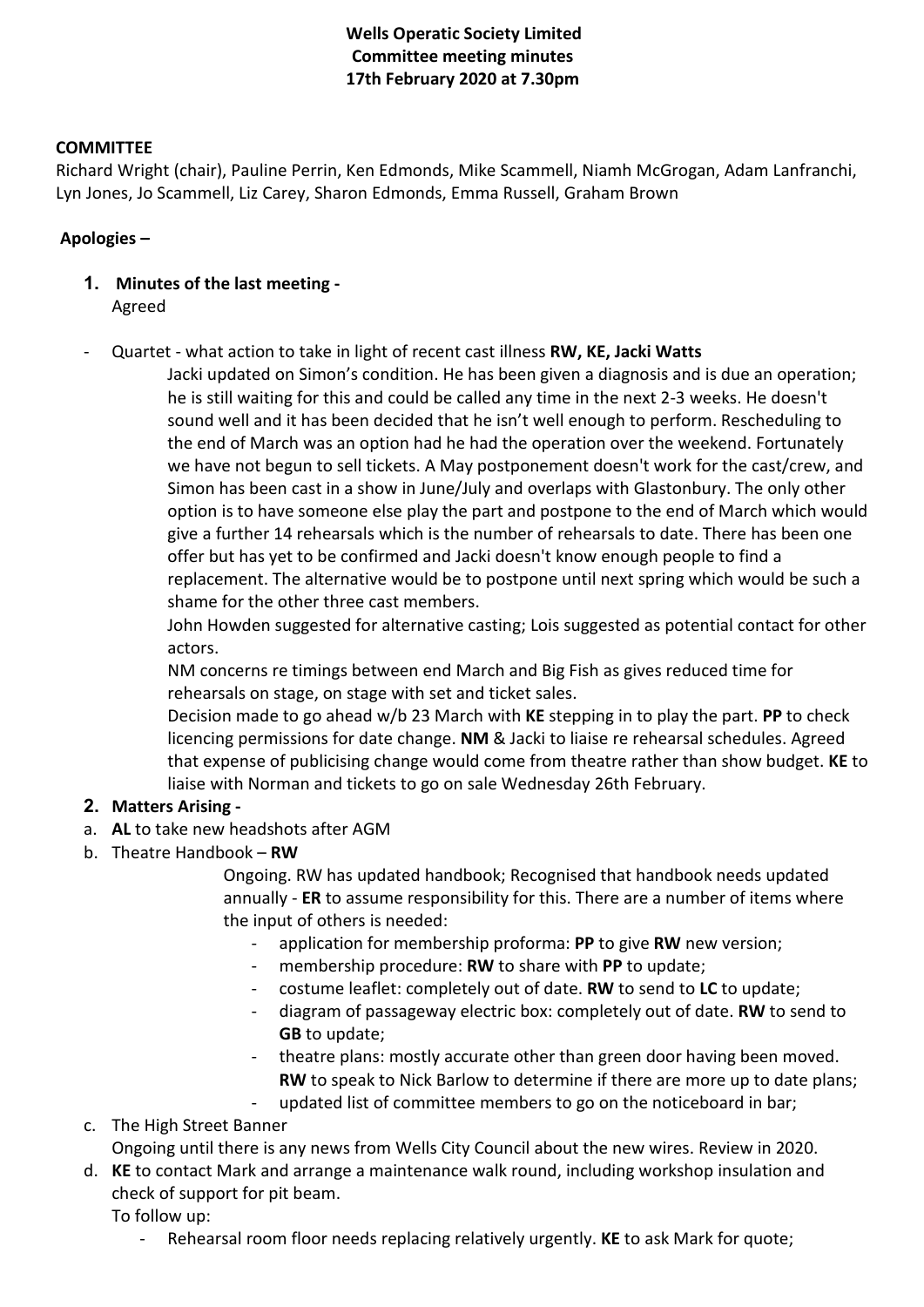- Rehearsal room kitchen to be ripped out. **KE** to ask Mark for quote;
- Rehearsal room kitchen needs clearout in advance of above work. **LC** to complete at suitable time;
- There are covers where the old roof lights were down through the building. The covers are no longer fit for purpose and need replaced. **KE** asked for a quote from Mark Wall;
- The asphalt needs resilvering but not urgent yet;
- Corridor is looking worn and tired;
- Main roof will need retiling at some point, but running repairs will still do for now;
- Flat roof section over louvre doors needs investigating to check if any repairs imminent. Mark will investigate at some point.
- Mark to send quote for insulation over workshop.
- Should take pictures of wall between theatre and St Cuthbert's as evidence of any future issues. **AL** to take pictures and share copy with **NM**;

# Ongoing.

- e. Agreed that Nick Barlow should be invoicing theatre for IT services. **AL** to liaise with Nick. Nick does not want to do this and would rather volunteer his services.
- f. Email from Chris Spray regarding Theatre Waste Management **RW** Agreed that waste management notices to be put up around theatre for **KE/SE** to print and laminate. Done. Waste management for hirings reviewed and agreed that **ER** will purchase new bins and label for recycling: one each of paper and general waste bins in box office; one each of cans, plastic and paper/cardboard bins in rehearsal room. **PP** Veolia have said we can put out a mixed recycling bag out on a different day each week and then only have to set out two bins (recycling and nonrecycling) around the theatre. This will cost £2.50 per week. Agreed this is reasonable. **ER** to buy

two bins for box office and repurpose existing two for corridor and mark up 2 bins in workshop for

- g. Angelo Awards **NM** Ongoing
	- Greg (Somerset Man photographer) happy to photograph ceremony in return for ticket. **NM** to inform members in January of awards evening and ask for suggested award categories and look into badge medals and certificates. Categories to be lighthearted and fun. Finish ceremony with Roy Bevan. Tickets to be £12 per head. Done.

*Best backstage homemade cake*

*Best wardrobe malfunction*

*Chris Briton ad lib award for the most consistent ad libber*

recycling & non-recycling. New signage still applicable to change.

*Royal Destroyer of props and/or costumes*

All other suggestions to Niamh.

Suggestions sent through and agreed that suggestions time frame would stay open until April committee meeting. Agreed that shows to include would be those in calendar year 2019. Full list of categories and nominations to be included for next committee meeting.

- h. Radio plays at Glastonbury FM. **KE** & **AL** update. Read through next Monday **KE** may not be able to attend as now stepping up for Quartet. Ongoing.
- i. **GB** to talk to Angelo about new TV for upstairs dressing room. Ongoing.
- j. **RW** retiring next year so stepping down as chairperson. Committee should be identifying replacement. Connected to this is that **RW** is the only licensee. Recommended we should have another. Agreed to identify two people to become licensees - **NM** in the first instance. **RW** to find out information and send to Niamh. Ongoing.
- k. **GB** offstage lighting may need replacing and needs investigated. **GB** to explore with Chris Spray replacing all lighting with LEDs. Ongoing.
- l. Need theatre administrator for a range of duties, some of which **RW** does and which Gerald used to do, and need someone to volunteer to oversee these e.g. dealing with electrician, fire safety, heating programming, liaising with cleaners & Angelo, reading gas & electricity meters, general care of theatre, fire safety reviews etc. Suggested seeking a Theatre Adminstrator, ideally someone retired so they are available throughout the day. Committee to try and think of someone who could be approached to volunteer. **RW** & **PP** to compile description of duties/tasks that can be shared out across committee after AGM and/or seek volunteer Theatre Manager. Ongoing.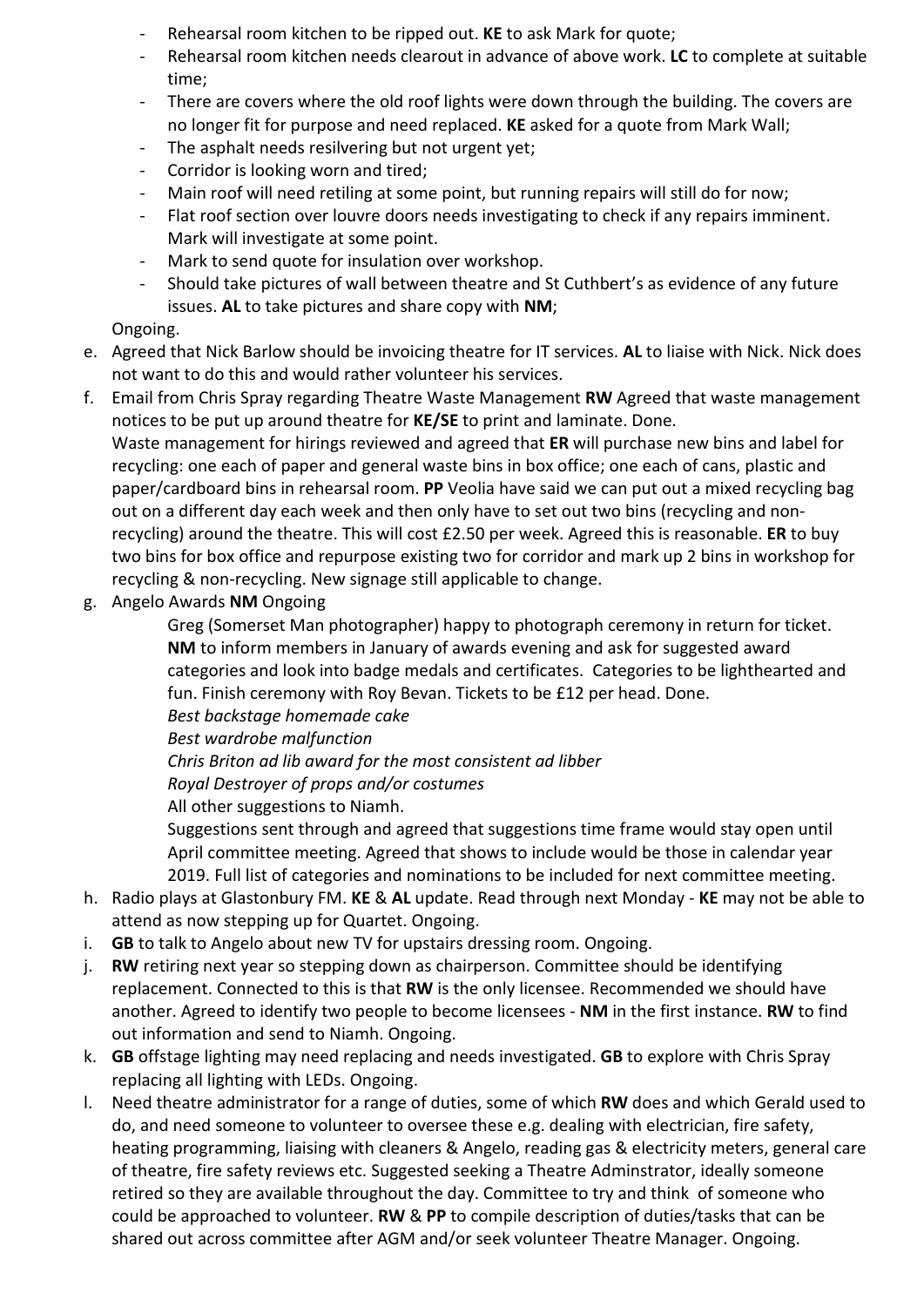m. AGM organisation **NM PP** to get final list of members to NM before AGM **PP** to organise nibbles **SE** show report **NM** social report **PP** treasurer's report **NM** NODA awards - GB (AL) & Emma James (NM) **LJ** Patron's report

## **3. Correspondence**

**SE** A Rory Meek wants to be involved in the theatre. Sarah Galton to email him. **RW** Doreen would like to resign as child protection officer effective 20/03 (AGM). We need a replacement to organise chaperones etc. Need to put call out for CP officer. Agreed to ask Doreen for suggestions as to who would be a good replacement.

**RW** Ann Beechy has been doing the archives and would like to also step down. JS thinks this could be added to props responsibilities. JS will assume responsibility of this.

### **4. Treasurer's Report and Box Office**

PP Everything is at the accountants. PP will see them soon and draw up a draft list of accounts. As far as can be seen, all is fine.

PP Water bill has doubled - needs investigation. Must have a leak - need to monitor the water meter. PP will contact water service to find out where meter is and how best to check if there is a leak.

RW quote for works as passed by planning officers - £606 + VAT (£726) for supply across car park from workshop and put in double socket by sign. Suggestion that it go along the wall from main intake in rehearsal discussed. Agreed to go for trench from workshop at cost quoted.

### **5. Membership**

- a. New members Four from Big Fish. Patrons renewed
- b. Patrons leaflet. **LJ** Ongoing
- c. Theatre News / What's On sheet and Wells Community Facebook page **SE**

### **6. Publicity**

All in hand.

Marie Curie volunteers will be giving out Big Fish flyers for every daffodil pin sold in Wells in March.

# **7. Theatre Renovations**

a. PAT testing **GB**

CD hasn't arrived; **GB** to chase. Firm is no longer trading.

**SE** UK Safety Management suggested for PAT testing. Agreed would prefer to do it inhouse.

GB to continue to investigate.

- b. New sign for billboards. Ongoing. **RW** to share details to date with **MS** for further investigation.
- c. Tree yellow line edge. Sign received and has gone up. Rocks/boulders to be used instead of lines; **AL** to look into sourcing boulders/posts. **AL** quote agreed - five concrete posts and necessary equipment to install. Angelo helping. We may need to use bigger equipment which may affect cost but will know when get started as will have to wait for weather to settle. Ongoing.
- d. Heating System

No issues during Wind in the Willows. Ongoing until the weather gets very cold. Issues with heating during Quartet. Ongoing monitoring to take place.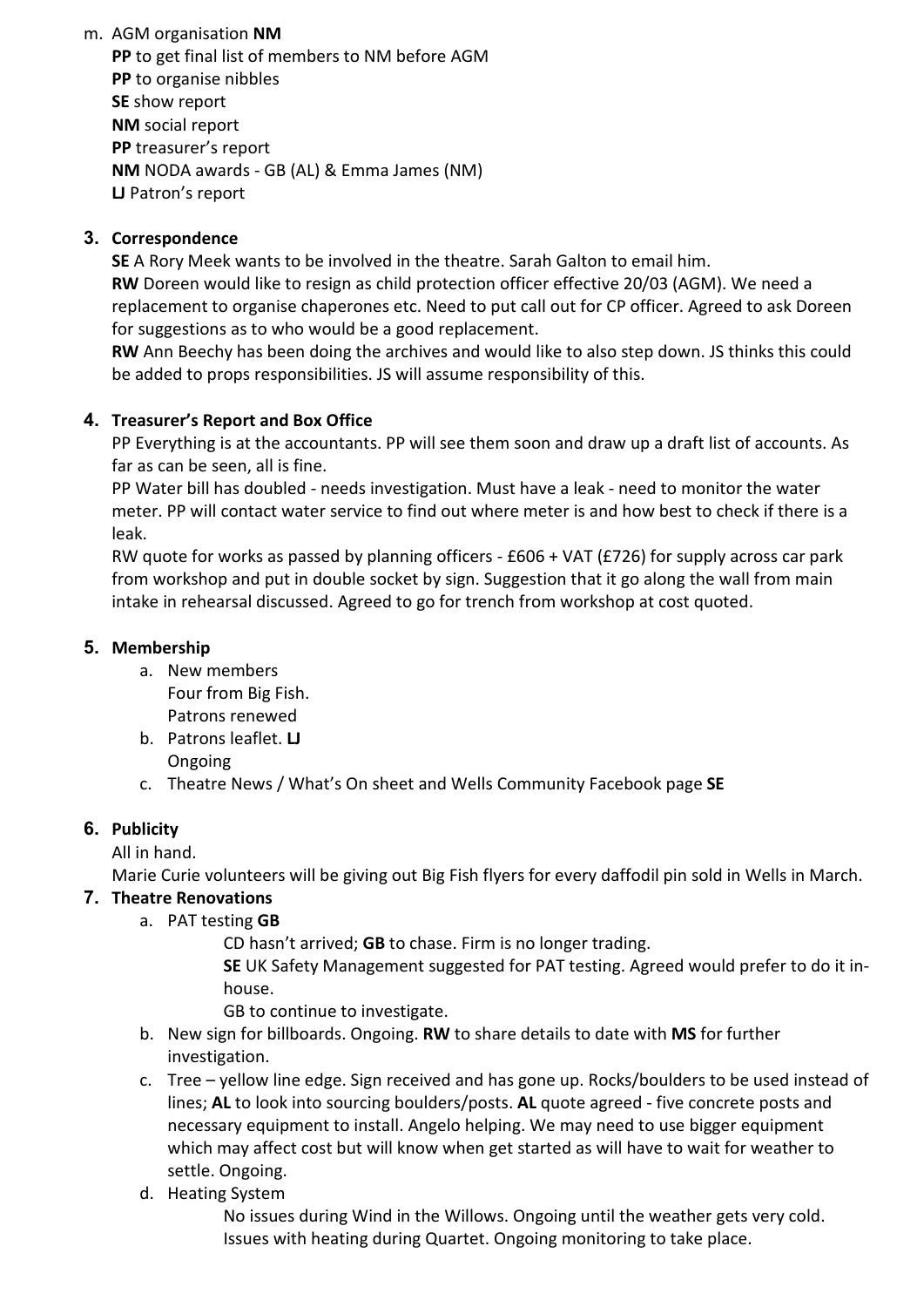e. Backstage video replay & monitors etc all need updated. Charlie & Angelo sorting. Ongoing.

## **8. Productions/Hire**

- a. **Hires in Feb & Mar 2020.** See Bar Calendar for details. The person responsible is in bold
	- i. Small Steps x 2 **SE**
	- ii. Cosmo group **SE**
	- iii. Sustainable Wells **SB**
	- iv. Cosmology group **SE**
- b. April Kaplin has requested a Thursday morning hire of rehearsal room. Theatre free and no clashes. Agreed. **SE** to organise key.
- **March 25th-28th 2020 Quartet** by Ronald Harwood

Director - **Jackie Watts**, Producer **– Ken Edmonds**, SM – **Charlie Watkins**, Lighting – **Graham Brown**, Sound – **Rick Fitzsimmons**, Costumes - **?**, Prompt – **Freda Brown**, Props – **Pat Watkins**, Make up – **?**, Budget – **agreed**, Publicity - **KE**, Photos and programme – **KE,** Ticket Price – **£12 & £10**, Rehearsal schedule –**agreed,** FoH manager – **Sally Trayhurn (TBC). Tickets go live on Wednesday February 26th.**

- **May 4th-9th 2020 Big Fish by** John August/Andrew Lippa Director – **Niamh McGrogan**, Producer **– Doreen Grant**, MD – **Sheila Ross,** Choreography – **Julie & Elisha Webster**, SM – **Mike Scammel & Sarah Galton,** Set Designer – **Niamh McGrogan**, Lighting – **Graham Brown**, Sound – **Rick Fitsimmons**, Visual media (projection) - **Ben Lynch**, Costumes – **Bobby Bass & Tess Banham**, Prompt – **Freda Brown**, Props – **Jo Scammell with help sourcing from Vicky Orman**, Make up – **Helen Makin**, Budget – **agreed**, Publicity - **KE; NM liaising with Marie Curie,** Ticket Price – **£13 & £10**, Rehearsal schedule – **agreed,** FoH manager – **Sally Trayhurn. Tickets go live 16th March (online), box office open 21st March**
- **June 03rd - Far from the Maddening Crowd -** Bristol Old Vic Theatre
- **Sept 15th - 19th 2020 – And Then There Were None** by Agatha Christie Director - **AL,** Dialect coach - **Lois Harbison**, Producer - **GB,** SM – **ER,** Set Designer – **AL, ER**, Lighting - **GB** and **?**, Sound - **Adrian Mitchell**, Costumes - **Louise Sansam**, Prompt - **Doreen Grant**, Props - **Lesley & Jo**, Make up - **Helen Makin**, Budget - **agreed**, Publicity - **KE**, Photos - **Greg Trezise**, Programme - **AL**, Ticket price - **£12 & £10**, Rehearsal schedule - **agreed**, FoH manager - **Sally Trayhurn**, **Tickets go live on?**
- **Dec 12th - 19th 2020 – Cinderella** by Vicky Orman Director - **KE**, Producer - **Vicky Orman,** SM – **Charlie Watkins** Set Designer – **??,** Lighting - **Graham Brown,** Sound - **??**, Costumes - **??**, Prompt - **Freda Brown,** Props - **??**, Make up - **??**, Budget - **tba**, Publicity - **??**, Photos - **??**, Programme - **??**, Ticket price - **??**, Rehearsal schedule - **??**, FoH manager - **??**, **Tickets go live on?**
- **March 2021 SE** has found 'Blood on the Canvas' a one act play (title to follow) with two female characters and can either look for another or find another director to share duties with?
- **May 4th-9th 2021 – 9 to 5 Music and Lyrics by Dolly Parton** Director – **Niamh McGrogan**, Producer **– Doreen Grant**, MD – **Sheila Ross,** Choreography – **Eden Simpson**, SM – **Sarah Galton,** Set Designer – **?**, Lighting – **Graham Brown**, Sound – **?**, Costumes – **Louise Sansam**, Prompt – **Freda Brown**, Props – **?**, Make up – **?**, Budget – **tba**, Publicity - **?**, Ticket Price – **tba**, Rehearsal schedule – **tba,** FoH manager – **Sally Trayhurn. Tickets go live on?**
- **September 2021 - The Tempest by William Shakespeare**